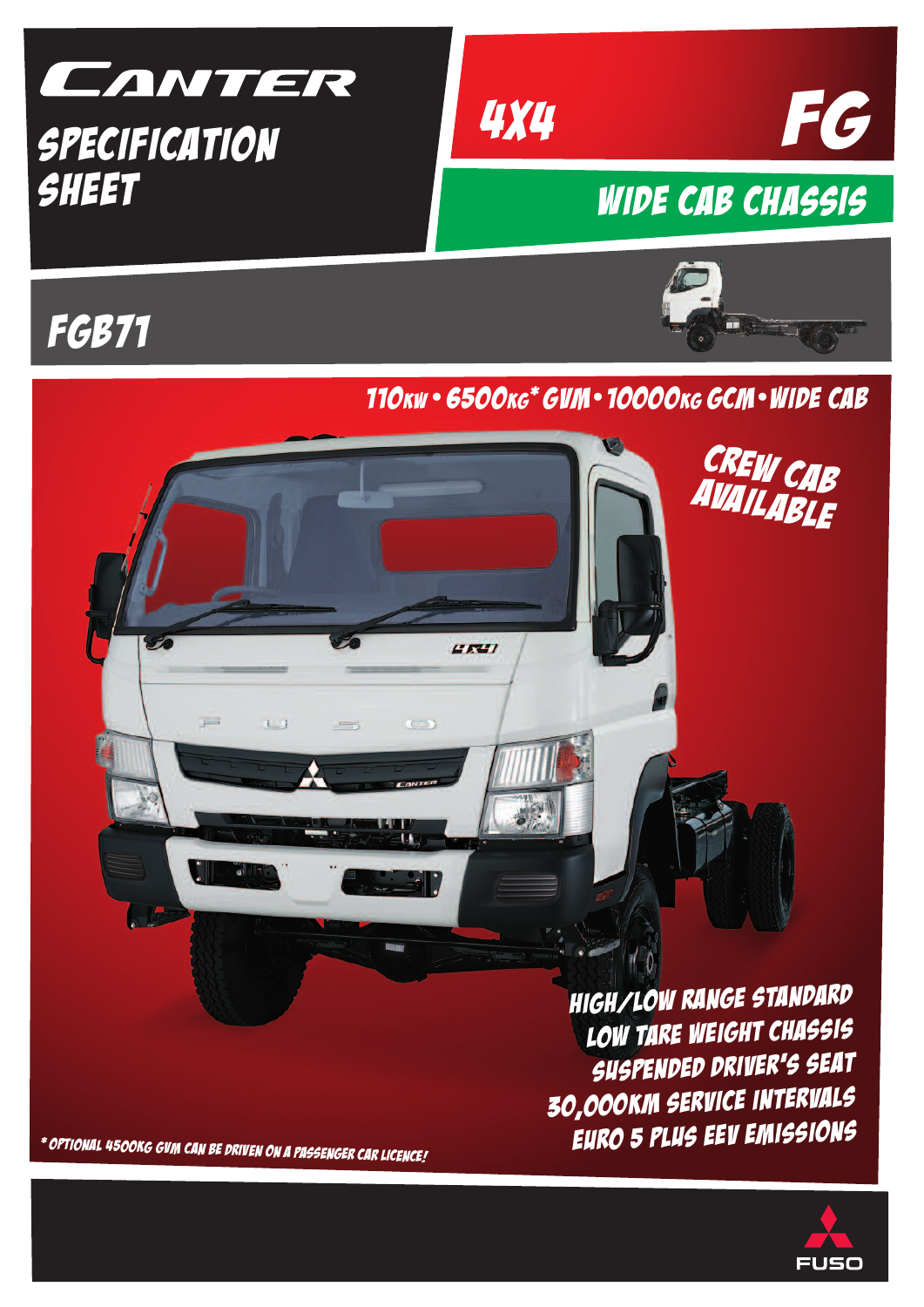# **SPECIFICATIONS** MODEL:<br>
FGB71CRSFAC Manual swb and all must alternation and alternation and stream and stream and stream and stream and stream and stream and stream and stream and stream and stream and stream and stream a

MODEL:

FGB71CR6SFAC Manual swb FGB71ER6SFAC Manual mwb FGB71ER6WFAC Manual crew mwb WHEELBASE: 2815mm

### **ENGINE**

| Mitsubishi FUSO 4P10-T4 Diesel (ADR 80/03 & EEV) |                                                                                                |  |
|--------------------------------------------------|------------------------------------------------------------------------------------------------|--|
| Configuration:                                   | 4 Cyl. In-line DOHC, 4-Valve                                                                   |  |
| Type:                                            | Variable Geometry Turbo Charged<br>Air to Air Intercooled                                      |  |
| Displacement:                                    | 3 litre (2998cc)                                                                               |  |
| Bore:                                            | 95.8mm                                                                                         |  |
| Stroke:                                          | $104$ mm                                                                                       |  |
| Power (DIN):                                     | 110kW @ 2840~3500 rpm                                                                          |  |
| Torque (DIN):                                    | 370Nm @ 1350~2840 rpm                                                                          |  |
| Maximum Engine Speed:                            | 4100 rpm                                                                                       |  |
| <b>Compression Ratio:</b>                        | 17.5:1                                                                                         |  |
| <b>Cooling System:</b>                           | Water Cooled featuring Viscous Coupling Fan                                                    |  |
| Air Cleaner:                                     | Paper Element Type with Restrictor Indicator<br>Vertical Intake Mounted on Clean Air Side (RH) |  |

Emission Control: Diesel Particulate Filter (DPF) Exhaust Dash Display DPF Status 0~9 (Empty~Full) Parked Regeneration possible from 7~9



Fuel

| <b>Injection System:</b> | <b>Bosch Common Rail Direct Injection</b><br><b>Bosch Piezo Technology Injectors</b>            |
|--------------------------|-------------------------------------------------------------------------------------------------|
| Fuel Capacity:           | 100 Litres<br>Rectangular Steel Tank with Locking Cap<br>Max Fill to approx 95% of Air Capacity |
| Filtration:              | Filter with Water Separator and Indicator Sensor                                                |
|                          |                                                                                                 |

**ELECTRICAL** 

| Voltage:                      | 12V Negative Earth |
|-------------------------------|--------------------|
| <b>Alternator Capacity:</b>   | $110$ amp          |
| <b>Starter Capacity:</b>      | 12V-2.0kW          |
| <b>Battery Capacity:</b>      | 2x12V. 70Ah/5hr    |
| <b>Battery Specification:</b> | 115D31LX2          |
| Headlamp - Type:              | 2x55W/60W Halogen  |

#### **CLUTCH**

Manual - Mitsubishi FUSO C4W30:

Type: Single Dry Plate, Direct Hydraulic Type

| <b>TRANSMISSION - MANUAL</b> |                                      |  |
|------------------------------|--------------------------------------|--|
| <b>FUSO M038S5</b>           |                                      |  |
| Type:                        | 5 Speed with In-Dash Gearshift Lever |  |
| Synchromesh:                 | $2nd \sim 5th$                       |  |
| Ratios - 1st:                | 5.494                                |  |
| - 2nd:                       | 3.193                                |  |
| $-3rd:$                      | 1.689                                |  |
| - 4th:                       | 1.000                                |  |
| - 5th:                       | 0.723                                |  |
| - Rev.                       | 5.494                                |  |
| PTO Opening:                 | LH Side                              |  |

#### TRANSFER

| <b>FUSO TF3</b>          |                |  |
|--------------------------|----------------|--|
| No of Speeds:            |                |  |
| Synchromesh:             | No             |  |
| Ratios - Low:<br>- High: | 1.987<br>1.090 |  |

### Front Axle

| Mitsubishi FUSO D1H |                                                                        |
|---------------------|------------------------------------------------------------------------|
| Type:               | <b>Full Floating Hypoid</b><br>with Constant Velocity Universal Joints |
| Hubs:               | Free Wheel, Manual Locking Type                                        |
| Ratio:              | 5.285:1                                                                |

#### REAR AXLE

| Mitsubishi FUSO D035H |                                                          |
|-----------------------|----------------------------------------------------------|
| Type:                 | <b>Full Floating Hypoid Type</b><br>Positive Locking LSD |
| Ratio:                | 5.285:1                                                  |

#### STEERING

| Tvpe:                   | Integral Ball and Nut Type |
|-------------------------|----------------------------|
| <b>Steering Column:</b> | Tilt/Telescopic Adjustable |
| Power Assist:           | Standard                   |



Full Floating Hypoid Type front axle and rear axles; front with Constant Velocity Unviversal Joints and rear with Positive Locking Limited Slip Differential.

In cabin selection of 4 Wheel Drive.

Every Fuso Canter comes standard with the Fuso Multimedia Unit which includes satellite navigation with truck mapping, digital radio, Bluetooth® radio connectivity, iPod® interface and DVD player.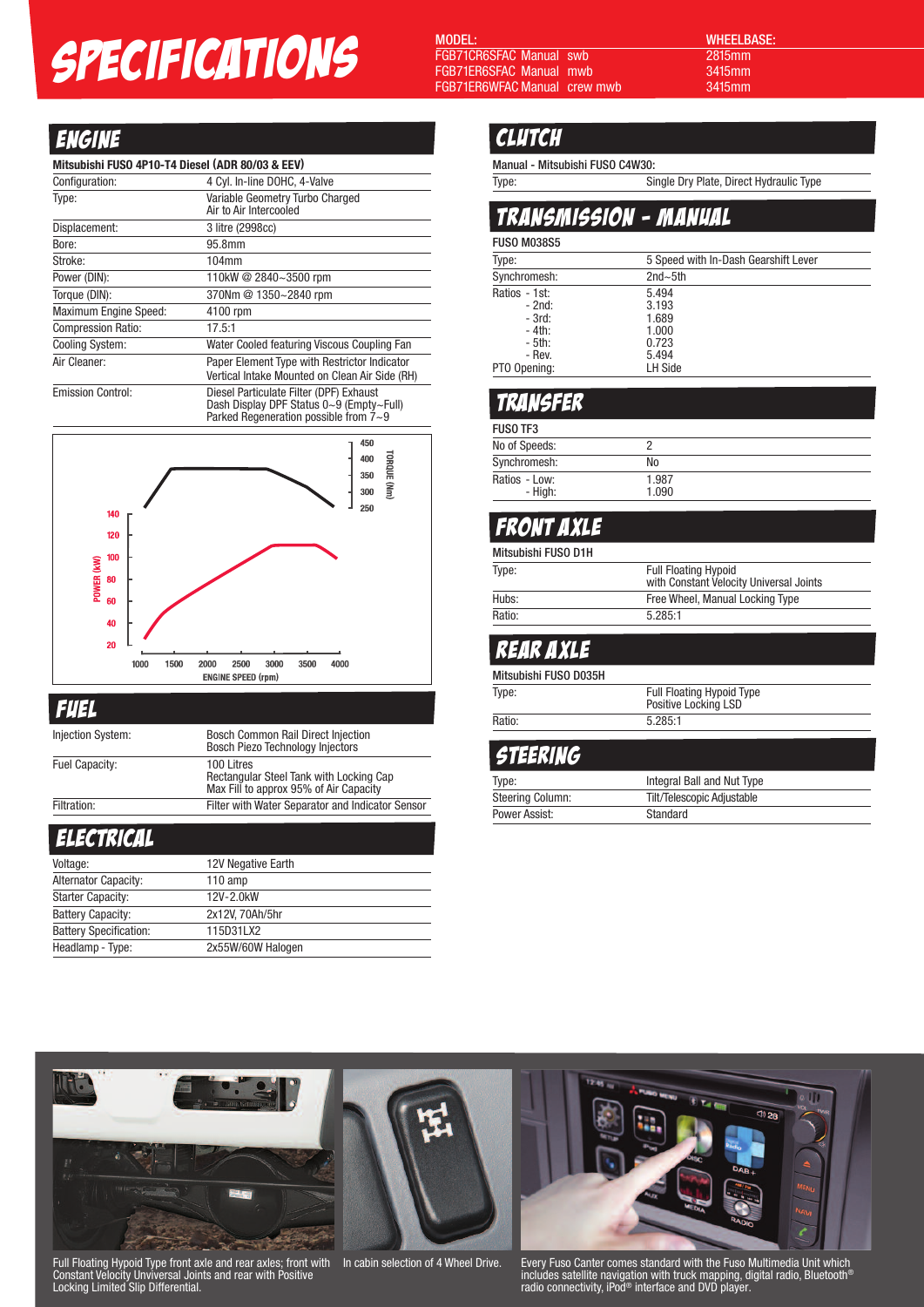| GVM:   | GCM: '  | <b>Optional GVM:</b> | <b>Optional GCM:</b> |
|--------|---------|----------------------|----------------------|
| 6500kg | 10000kg | 4500kg               | 8000kg               |
| 6500kg | 10000kg | 4500kg               | 8000kg               |
| 6500kg | 10000kg | 4500kg               | 8000kg               |
|        |         |                      |                      |

| <b>BRAKES</b>           |                                                                                                                                     |
|-------------------------|-------------------------------------------------------------------------------------------------------------------------------------|
| Type:                   | <b>Hydraulic Dual Circuit with Front and Rear Drums</b>                                                                             |
| Size: - Front<br>- Rear | 320mm Diameter x 75mm Width<br>320mm Diameter x 110mm Width                                                                         |
| Features:               | <b>Auto Slack Adjusters</b><br>ABS plus EBD (Electronic Brake Distribution)<br><b>Exhaust Brake</b><br><b>Brake Priority System</b> |
| Park Brake:             | <b>Transmission Mounted</b>                                                                                                         |

# FRONT SUSPENSION

| Type:                   | Multi-Leaf       |
|-------------------------|------------------|
| Size:                   | 1150x70mm Leaves |
| <b>Shock Absorbers:</b> | Double Acting    |

#### REAR SUSPENSION

| Type:                   | Multi-Leaf    |
|-------------------------|---------------|
| Size: - Main Leaves:    | 1250x70mm     |
| <b>Shock Absorbers:</b> | Double Acting |

#### **CHASSIS**

| Type:             | Reinforced Tapered Channel with Drop Shape |
|-------------------|--------------------------------------------|
| Tensile Strength: | 440 MPa with 540 MPa Stiffeners            |
| Size:             | 192x60x6mm                                 |
| Width:            | 752mm                                      |

#### WHEELS & TYRES

|      | Wheel - Type:   | 7 x Disc Rims (Including Spare) |
|------|-----------------|---------------------------------|
|      | - Size:         | 17.5x6.00-127                   |
|      | - Stud Pattern: | 6 Stud                          |
| Tyre | - Size:         | 215/75R17.5 124/123 (tubeless)  |

#### **OPTION**

H31: 4500/8000kg GVM/GCM Rating R84: Fire Service delete power pack option - without driver & far passenger airbag, central locking or electrical front windows

### MASS (kg - estimated)\*

| Model                                                                           | Front | Rear | Total |  |
|---------------------------------------------------------------------------------|-------|------|-------|--|
| FGB71CR6SFAC                                                                    | 1740  | 820  | 2560  |  |
| FGB71ER6SFAC                                                                    | 1750  | 845  | 2595  |  |
| FGB71ER6WFAC                                                                    | 1910  | 915  | 2825  |  |
| Note: Mass (est.) includes oil and water but excludes spare wheel, tools & fuel |       |      |       |  |
| * Weights provided are subject to 3.5% variation $(+/-)$                        |       |      |       |  |

| MAX. LOADING |                    |        |        |  |
|--------------|--------------------|--------|--------|--|
| Model        | Front              | Rear   | Total  |  |
| All Models   | 2800 <sub>kg</sub> | 5760kg | 6500kg |  |

#### **INSTRUMENTS**

Gauges: **Speedometer with Odometer Tachometer** Fuel Level Water Temperature Colour Information Display Fuel Consumption DPF Bar Chart from 1~9 Water Temperature Maintenance Reminder System **Tripmeters** 

#### Cab features

| Type:<br>- Single Cab<br>- Crew Cab                               | All Steel Forward Control<br><b>Manual Tilt</b><br>Fixed                                                         |  |
|-------------------------------------------------------------------|------------------------------------------------------------------------------------------------------------------|--|
| Cab Structure:                                                    | ECE-R29 European Cab Strength Approved                                                                           |  |
| Mounting:                                                         |                                                                                                                  |  |
| - Single Cab<br>- Crew Cab                                        | <b>Hydroelastic 4 Point</b><br>6 Point Isolated                                                                  |  |
| <b>Additional Engine Access:</b>                                  | Removable Engine Access Panel                                                                                    |  |
| Colour:                                                           | Natural White                                                                                                    |  |
| Windscreen Wipers:                                                | 2 Speed + Intermittent Cycle<br>with Integrated Washer Nozzles                                                   |  |
| <b>Rear Vision Mirrors</b>                                        | 1 x Internal<br>2 x External Convex (ECE 46) - Heated                                                            |  |
| Seating Capacity:<br>Single Cab:<br>Crew Cab:                     | 3<br>$\overline{7}$                                                                                              |  |
| Seats: - Driver: both models                                      | Suspended with LH Arm Rest<br>Lumbar Support & Weight Adjustment                                                 |  |
| Seats: - Passenger:<br>Single/Crew Cab Front:<br>Crew Cab: - Rear | Flat Folding, 2 Passenger Bench<br>Low Back 4 Passenger Bench<br><b>Head Rests for Outside Seating Positions</b> |  |
| <b>Seat Belts</b>                                                 | Lap Sash Belts for Outside Seating Positions<br>Lap Belts for Centre Seats                                       |  |

#### MULTI-MEDIA PACKAGE

| Satellite Navigation:        | Maps with heavy vehicle weight, length, height<br>& hazardous material selectable restrictions<br>with 3 years of Map updates          |
|------------------------------|----------------------------------------------------------------------------------------------------------------------------------------|
| Colour Display:              | 6.1 inch LCD with touch screen control                                                                                                 |
| <b>Phone Connectivity:</b>   | Bluetooth <sup>®</sup> hands free                                                                                                      |
| Audio Visual Entertainment:  | CD/DVD player and Digital radio DAB+<br>(also AM/FM for areas not covered by DAB+)<br>USB port for iPod <sup>® *</sup> & other devices |
| Reversing Camera Compatible: | Display can accept up to 3 cameras#                                                                                                    |

\* iPod® compatibility requires an additional licenced cable

# Cameras available through spare parts



All Euro 5 Canters also meet the rigorous EEV emission standard. EEV stands for 'Enhanced Environmental Friendly Vehicle', a European emission standard that exceeds Euro 5.



Driver's Suspension Seat is standard. It features adjustable dual spring and shock absorber damping, LH arm rest and lumbar support.



In testing, the new FUSO Canter travelled a distance of over 3 million kilometres, the equivalent of 7 times the distance from Earth to the Moon.